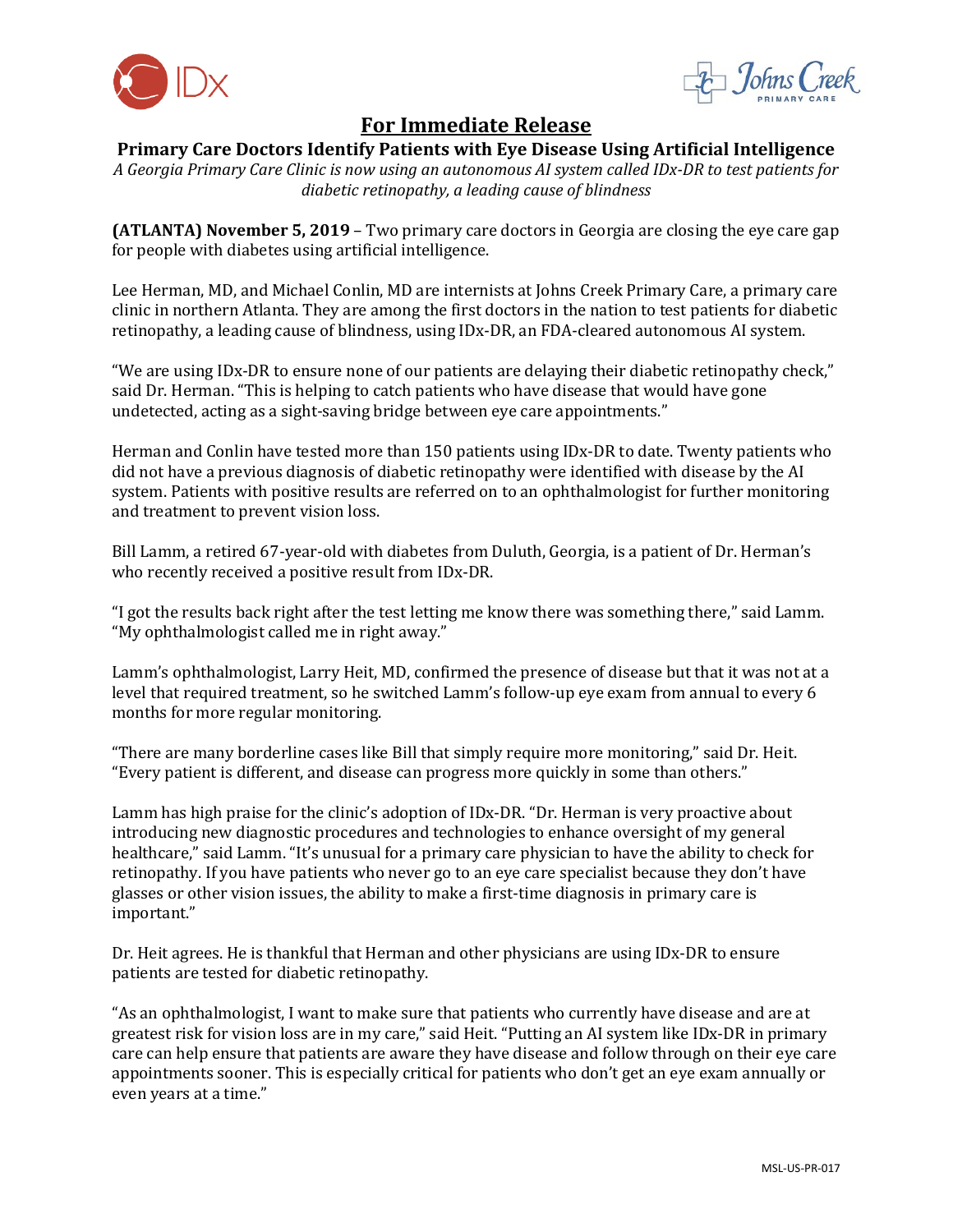Over 30 million Americans have diabetes and are at high risk of visual loss and blindness from diabetic retinopathy. Experts recommend annual eye exams, but [a Diabetes Care study](https://care.diabetesjournals.org/content/early/2018/12/20/dc18-0828) shows that as few as 15% of Medicare patients follow through on eye care referrals.

Dr. Herman stresses that, while IDx-DR is a valuable test, patients are still encouraged to see an eye care specialist.

"We make it clear to our patients that this not a replacement to a comprehensive eye exam, but the AI is very sensitive and can detect signs of disease that may not be visible to the human eye," said Dr. Herman.

Johns Creek Primary Care participates in the Emory Healthcare Network's Accountable Care Organization (ACO). The diabetic retinopathy exam is an important diabetes care quality measure tracked by many health systems and ACOs because early detection of diabetic retinopathy has been shown to be a cost-effective way to improve patient outcomes.

"From a diabetes management perspective, IDx-DR allows me to have a lot more control over patients getting all the recommended tests because I can now conduct the diabetic retinopathy exam in house," said Dr. Herman. "Only about 16% of my patients used to have their diabetic retinopathy exam documented in their charts; I am now trending close to 100% documentation."

Johns Creek Primary Care was recently recognized as the Best Internal Medicine clinic in North Atlanta, its second year in a row receiving the honor.

## **About IDx-DR**

IDx-DR is an FDA-cleared AI-based diagnostic system designed for use at the front lines of care to detect diabetic retinopathy, a complication of diabetes and a leading cause of blindness. IDx-DR is cleared by the FDA to make an assessment without the need for a clinician to also interpret the image or results, making it usable by health care providers who may not normally be involved in eye care.

The exam typically takes 5-10 minutes. Nurses use an automated fundus camera to take pictures of the patient's retinas – the back part of the eye. The pictures are then scanned by the autonomous AI's diagnostic software, which searches for signs of diabetic retinopathy. An immediate diagnostic report is produced at the point of care, allowing the physician to discuss the results with the patient while they are still in the office.

#### **About IDx**

IDx is a leading AI diagnostics company on a mission to transform the quality, accessibility, and affordability of healthcare. Founded in 2010 by a team of world-renowned clinician scientists, the company is focused on developing clinically-aligned autonomous algorithms that detect disease in medical images. By enabling diagnostic assessment in primary care settings, IDx aims to increase patient access to high-quality, affordable disease detection.

The company's first product, IDx-DR, is an FDA-cleared AI-based diagnostic system that detects diabetic retinopathy and macular edema. IDx is developing additional AI-based diagnostic systems for the detection of macular degeneration, glaucoma, stroke risk and ear infection.

**IDx** 2300 Oakdale Blvd